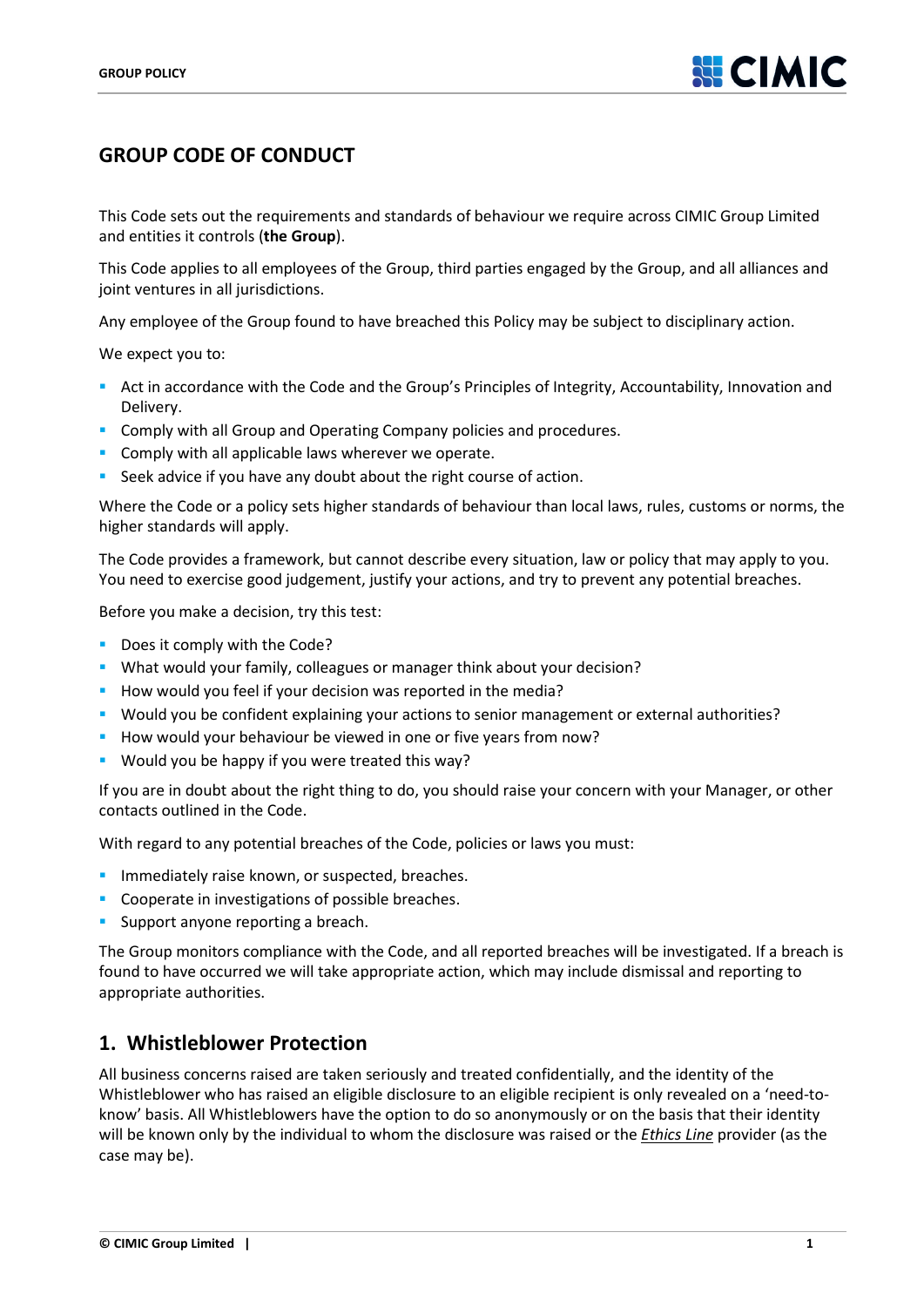

The Ethics Line is an external resource available at zero cost to any Whistleblower who wishes to raise a concern on an independent and confidential basis. Any Whistleblower who feels they have been victimised after raising a concern should contact their Business Conduct Representative, or the Ethics Line.

The Group will not tolerate victimisation of a Whistleblower. Any Employee found to have victimised another will be subject to disciplinary action.

For further information, see the *Whistleblower Policy*.

The framework that supports the operation of the Code across the Group, including reporting a potential breach, contact details and how to deal with matters raised by a Whistleblower, is set out in the *Group Code of Conduct – Management, Monitoring and Reporting Policy*.

#### **1.1. Questions about the Code**

If you are unsure about what any part of the Code means, have any concerns about how you should behave in a particular circumstance, or would like to report a potential breach you should:

- **Immediately speak to your Manager, or**
- Where this is not possible (e.g. your concern involves your Manager), speak with your Manager once removed (i.e. your Manager's Manager), or
- **Contact your Business Conduct Representative, or**
- **Contact the Ethics Line for your Operating Company as applicable.**

### **2. People**

#### **2.1. Health and Safety**

The provision of a safe and healthy working environment for all Employees and those under the Group's care is vital.

You must be observant of safety issues and comply with all applicable rules, laws and regulations.

#### **2.2. Working with one another**

The Group is committed to:

- Providing a supportive and positive working environment where Employees are treated fairly and with respect.
- **Developing and maintaining a diverse and inclusive workforce.**

The Group does not tolerate harassment, discrimination, bullying, vilification, occupational violence or victimisation on any grounds, whether by race, gender, sexual preference, marital status, age, religion, colour, national extraction, social origin, political opinion, disability, family or carer's responsibilities, or pregnancy.

You must:

- Act in accordance with the Group's Principles.
- **Not engage in unacceptable workplace behaviour by acting inappropriately which includes:** 
	- offensive conduct or remarks directed at a person
	- generating or distributing material that is generally offensive
	- sexual harassment.
- Comply with the *Diversity and Inclusion Policy*.

For further information, see the *Workplace Behaviour Policy*.

#### **2.3. Privacy**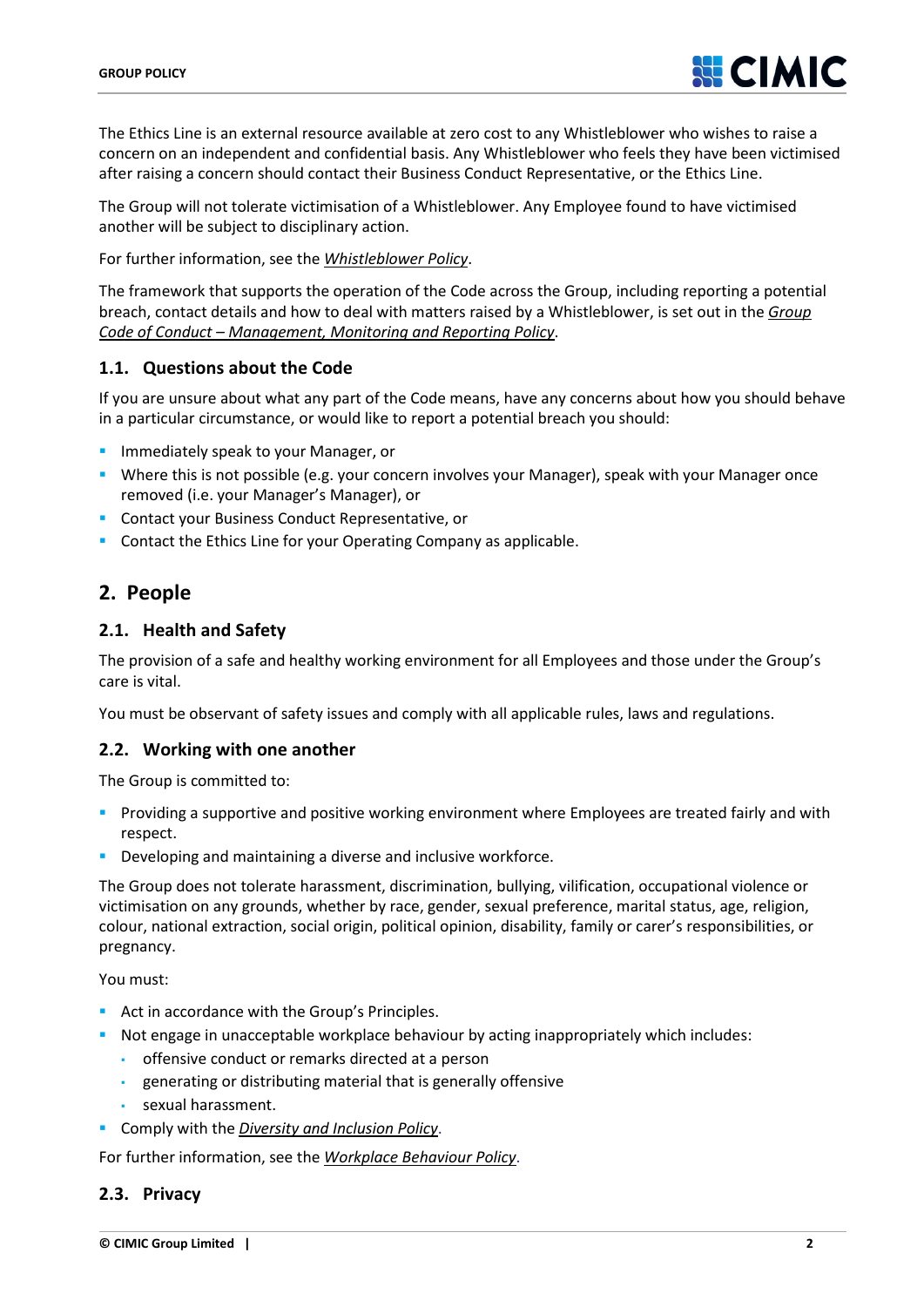

The Group regards the fair and lawful treatment of personal information with utmost importance.

You must comply with the *Privacy Policy*.

## **3. Stakeholders**

#### **3.1. Environment**

The Group is committed to undertaking business activities in a manner that respects the environment and contributes to the sustainability of our business.

You must:

- Take responsibility for meeting applicable environmental laws, regulations and contractual obligations.
- **Prevent adverse environmental impacts.**
- Respond to and report any environmental incident.
- **Comply with all applicable rules, laws and regulations.**

### **3.2. Community**

The Group understands that, wherever we operate, we potentially impact the local community. We are committed to building relationships and working collaboratively with the communities in which we work.

#### **3.3. Sponsorships and charitable donations**

The Group may support local community groups and charities through sponsorships and donations that are legal, ethical and further the interests of the Group.

When considering sponsorship and donations, Employees must comply with the *Group Delegations of Authority*.

#### **3.4. Rejection of child labour**

The Group does not tolerate child labour or any form of exploitation of children or young people and will comply with the International Labour Organisation (ILO) with respect to under-age workers.

#### **3.5. Rejection of modern slavery**

The Group rejects all forms of slavery including but not limited to trafficking in persons, slavery, servitude, forced marriage, forced labour, debt bondage and deceptive recruiting for labour and services. No Employee may be obliged to work by the direct or indirect use of force and/or intimidation. Only people who voluntarily make themselves available for work may be employed.

Further information is set out in the *Modern Slavery Policy*.

### **4. Working Practices**

### **4.1. Bribery and corruption**

The Group prohibits, and has zero tolerance for, all forms of bribery and corruption. You must obey all relevant laws and regulations, and must not participate in any arrangement which gives any person an improper benefit in return for an unfair advantage to any party, directly or through an intermediary. This includes facilitation payments (payments of cash or in kind made to secure or expedite a routine service, or to 'facilitate' a routine Government action), even if allowed under local laws or customs.

Further information is set out in the *Anti-Bribery and Corruption Policy*.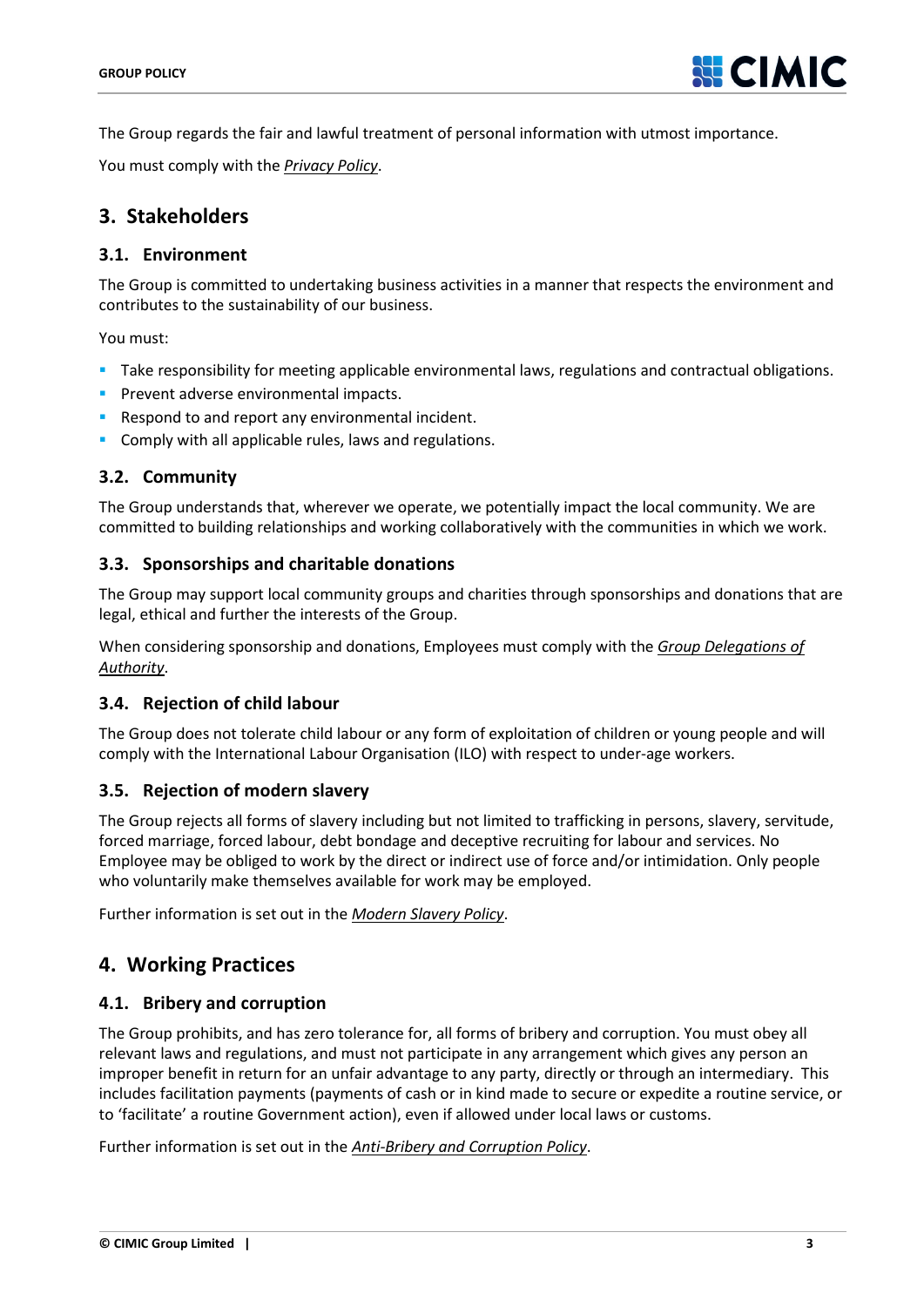### **4.2. Gifts and hospitality**

Gifts or hospitality are only to be offered or received for a legitimate business purpose – that is, if their primary objective is to build a good business relationship, and that relationship is consistent with the business plan of the relevant business unit. Gifts or hospitality that are reasonably considered to impair effective judgement, improperly influence a decision or create a sense of obligation must not be offered or accepted by any Employee.

The following gifts or hospitality (each being a **Prohibited Gift/Hospitality**) are prohibited in all circumstances:

- cash or gift vouchers, except those which are expressly permitted under other CIMIC Group Policies and the relevant pre-approval stipulated in that Policy has been obtained, for example awards to employees under the *Service Recognition Policy* and the *Gifts and Hospitality Policy*.
- **EX gifts or hospitality given or received with the intention of unduly influencing business decisions**
- hospitality of an inappropriate nature or at inappropriate venues
- gifts or hospitality in exchange for business services or information, loans, cash or product/ service discounts not available to all Employees
- facilitation payments, even where allowed under local jurisdictional laws or business practices.

The *[Gifts and Hospitality Policy](http://governance.cimic.com.au/_layouts/WordViewer.aspx?id=/GGDocuments/Gifts%20and%20Hospitality%20Procedure.docx&Source=http%3A%2F%2Fgovernance%2Ecimic%2Ecom%2Eau%2FPages%2Fgrouppolicies%2Easpx&DefaultItemOpen=1)* sets out where prior written approval is required before receiving or arranging to provide any non-prohibited gift or hospitality, and the gifts or hospitality that an Employee has received or arranged that must be recorded.

## **5. Working with third parties**

Subcontractors and other third parties with whom the Group works can make a significant contribution to our success. We aim to have effective business relationships with subcontractors and other third parties, and to encourage them to adopt similar business principles, practices and procedures to those of the Group.

The Group does not enter into any agreements in relation to services such as lobbying, facilitating client relationships, relationship management, strategic advice, or other stakeholder management services which may directly or indirectly influence decision makers considering any bid for work.

Group Employees must ensure that any third party understands the Group's expectations and this Code. When the Group has a controlling position in a joint venture or similar arrangement, this Code (or another code containing equivalent standards of behaviour) must be adopted for the joint venture or other arrangement. In other circumstances, the Group will remain bound by this Code and will seek to have partners adopt this Code.

Before entering into a commercial relationship with a third party on behalf of the Group, appropriate due diligence must be conducted in accordance with the *Dealing with Third Parties Policy* and all contracts must be approved in accordance with the *Group Delegations of Authority*.

Each contract with a third party must be in writing. All contracts must:

- Reflect the entire agreement between the Group and the third party.
- Describe in a transparent manner and with an appropriate amount of detail the services and/or goods to be provided.
- Contain terms that provide a clear link between, and are commensurate with, the provision of goods or services and the payment of a fee or charge.

Records must be kept of due diligence, approvals and contracts in accordance with the *Information Management Policy*. Any non-compliance with these requirements will require the prior approval of the Group General Counsel.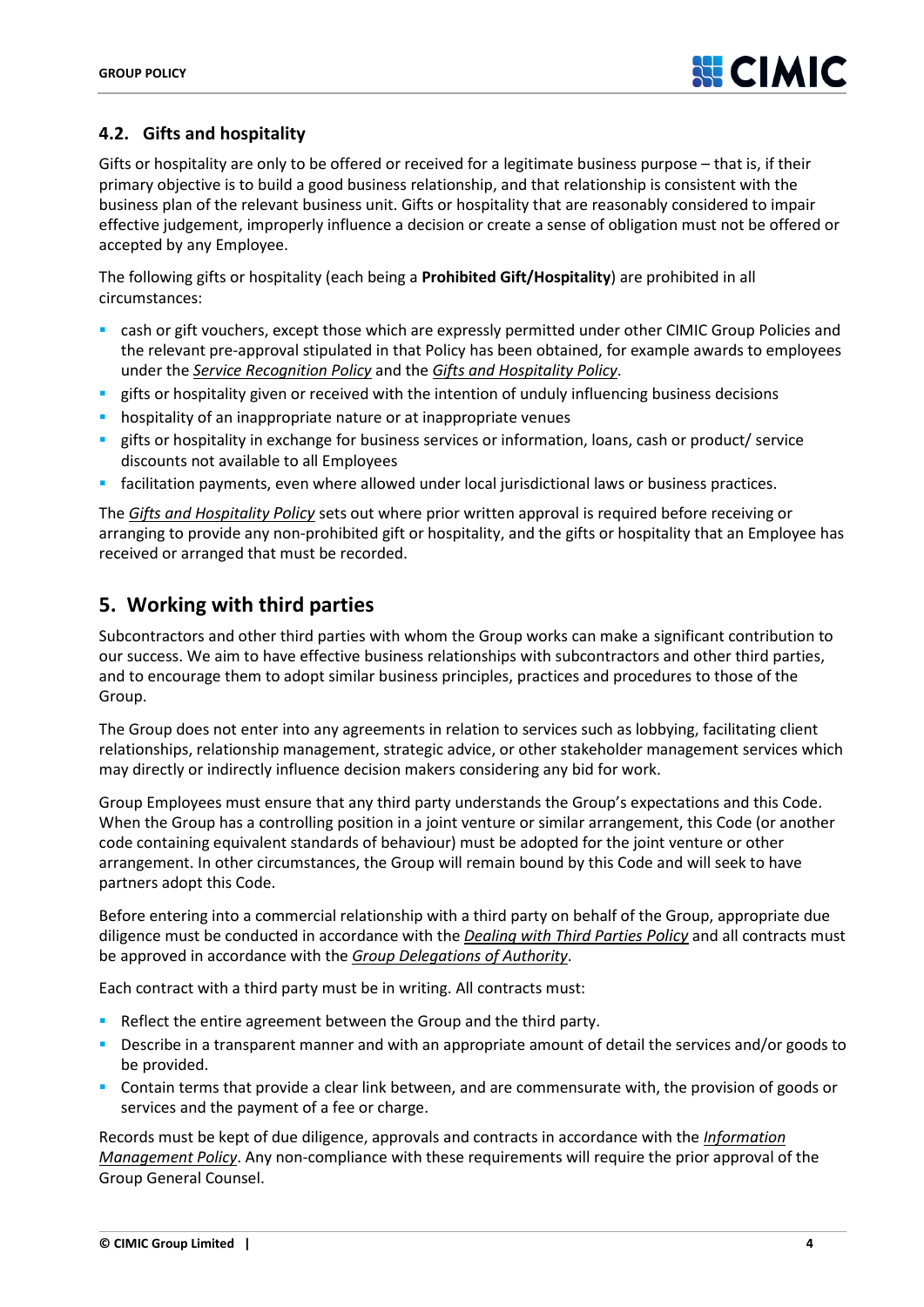

### **5.1. Conflicts of interest**

You must ensure your personal activities and interests do not conflict with your responsibilities to the Group. It is important to avoid even the appearance of a conflict of interest.

You must:

- Disclose to your Manager any existing or potential conflict of interest that affects you.
- Avoid any dealings or relationships that may create a conflict with your obligations to the Group.
- **Not be involved in any decision-making where you may not be able to make an objective decision.**
- Not be directly involved in the potential or actual employment of a relative, close friend or associate.

#### **5.2. Insider trading**

You must not use any information about the Group, a competitor, joint venture partner, customer or supplier for financial or other personal benefit, or convey this information to others before it becomes public.

You must comply with the *Securities Trading Policy* and the *Continuous Disclosure Policy*.

#### **5.3. Anti-competitive conduct**

The Group is committed to the principles of free and fair competition. The Group will always compete vigorously but fairly, and comply with all applicable competition laws.

You must maintain the independence of the Group and avoid anti-competitive conduct.

#### **5.4. International trade controls**

The Group will comply with all applicable national and international laws, regulations and restrictions relating to the movement of materials and services.

### **6. Assets**

Assets that belong to the Group must not be used for illegal purposes, or for purposes that are not related to Group business.

You must:

- **Diangth** Only use Group assets for business purposes, unless you have appropriate authorisation.
- Take care to prevent waste, loss, damage, misuse, theft or misappropriation of assets.
- Comply with applicable policies and laws regarding the use and transfer of assets (including applicable delegated authorities).
- Respect the assets of others, whether physical or intangible (for example, intellectual property and confidential information).

### **6.1. Records**

The Group will comply with all applicable rules, laws and regulations governing business reporting.

All information created and maintained as a result of the Group's business activities must accurately reflect the underlying transactions and events, and follow Group reporting policies and procedures.

Financial officers and others responsible for the accuracy of financial reporting have an additional responsibility to ensure that adequate internal controls exist to achieve truthful, accurate, complete, consistent, timely and understandable financial and management reports that are prepared in accordance with relevant laws, accounting standards, policies and procedures.